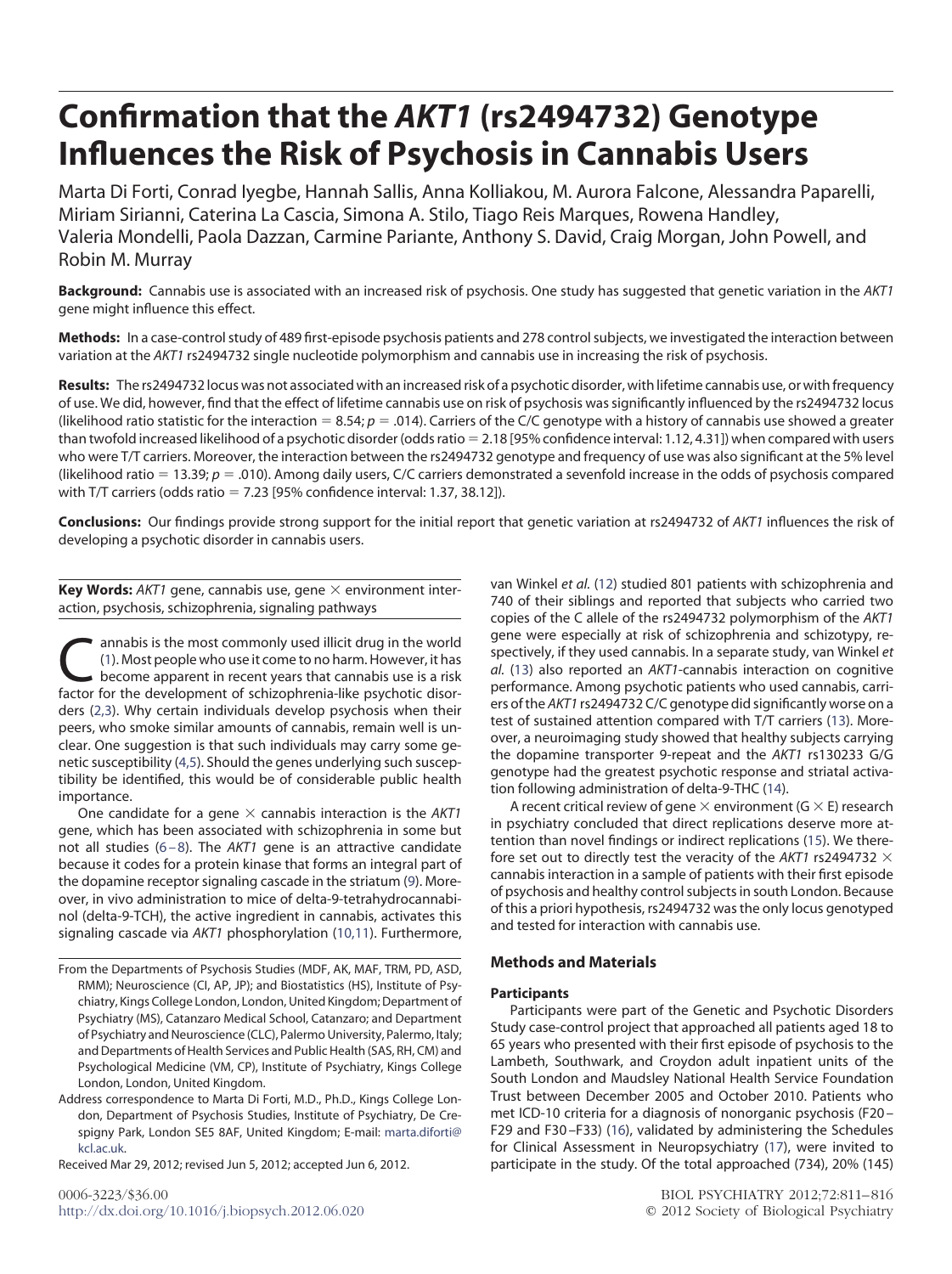refused to participate and 596 patients experiencing their first episode of psychosis were successfully recruited into the study. The two most common reasons for refusal were a lack of interest in the research and the length of the full assessment.

Over the same time frame, from the area served by the same mental health units, we recruited a sample of 333 healthy control subjects, aged 18 to 65 years, which was broadly similar to the local population in terms of ethnicity, educational attainment, and employment status [\(18\)](#page-5-12), using internet and newspaper advertisements and distribution of leaflets at train stations, shops, and job centers. None of the material used for advertising mentioned cannabis or illicit drug use. Volunteers willing to take part in the study were administered the Psychosis Screening Questionnaire [\(19\)](#page-5-13) and were excluded if they met criteria for a psychotic disorder or if they reported a previous diagnosis of psychotic illness.

Further details on the age distribution of the samples and on the diagnostic breakdown of the cases are available in Tables S1 and S2 in Supplement 1.

The data presented in this study are based on the 489 firstepisode psychosis patients (82% of the total recruited) and 278 control subjects (83% of the total recruited) on whom we were able to obtain both a history concerning cannabis use and DNA samples.

#### **General Assessment and Data on Exposure of Interest**

Sociodemographic data (age, gender, self-reported ethnicity, level of education attainment, and employment status) on cases and control subjects were collected using the Medical Research Council Social Scale [\(20\)](#page-5-14). Participants were asked if they had ever smoked tobacco, and if they drank alcohol, their weekly alcohol unit consumption was recorded. A detailed history of illicit drug use (cannabis, stimulants, and any other recreational drug) was taken using the Cannabis Experience Questionnaire modified version [\(21\)](#page-5-15). The two measures of exposure to cannabis use included in the analyses were: 1) lifetime history of cannabis use, i.e., had the subject ever used cannabis at any point in the lifetime (No  $=$  0; Yes  $=$  1); and 2) lifetime frequency of cannabis use, i.e., the frequency that characterized the subject's most consistent pattern of use ( $No = 0$ ; at weekends or less frequently  $= 1$ ; everyday  $= 2$ ).

#### **Genotyping**

DNA was obtained from all participants that completed the assessment described above (489 cases and 278 control subjects). Seventy-five percent of DNA samples used originated from blood and 25% from cheek swabs. DNA extraction was performed using standard phenol-chloroform methods.

As the purpose of the study was to explicitly test for interaction at a specific site within *AKT1,* genotyping focused exclusively on the van Winkel single nucleotide polymorphism (SNP), rs2494732. Off the shelf Taqman assays for this polymorphism are available as a kit, at [http://www.appliedbiosystems.com.](http://www.appliedbiosystems.com) The specific assay format used can be identified by inputting the corresponding assay ID (C\_16191608\_10). Genotype calls were discriminated based on algorithmic membership of three clusters representing homozygote T/T, heterozygote C/T, and homozygote C/C genotype classes. A comparison of genotype results for 360 individuals with overlapping blood and cheek swab DNA revealed there was 100% concordance between blood- and cheek-derived genotype data.

#### **Validation of Self-report of Ethnicity**

To confirm self-report of ethnicity, genetic ancestry was derived using a panel of 57 ancestry informative genetic markers. These were genotyped using iPLEX technology developed for the MassArray platform (Sequenom Inc., San Diego, California). Further infor-

mation on the makeup of the marker panel is available on request. Ancestry scores were derived using the program Structure [\(22\)](#page-5-16) to implement a model-based (Markov Chain Monte Carlo) clustering algorithm. Having determined the best solution for K (the probable true number of underlying genetic groups) in initial analyses, individuals who scored between 96% and 100% for genetic cluster membership were used to create a three-way ancestral axis based on Black African ( $n = 81$ ), European Caucasian ( $n = 118$ ), and Asian (*n* 16) ancestry*.* These reference groups were used to index genetic ancestry for the remaining sample [\(Figure 1\)](#page-1-0). Eighty-three percent of participants had information on both self-reported ethnicity and ancestry markers. Using 95% to define the cutoff point for cluster membership resulted in the genetic validation of 241 selfreported ethnicities. The level of overall agreement between selfreported and genetic ethnicities (96%) was reassuringly high.

#### **Ethics**

This study was part of the GAP study, which was granted ethical approval by the South London and Maudsley and Institute of Psychiatry Local Research Ethics Committee. All cases and control subjects included in the study gave informed written consent, signing the consent document, to the publication of data originating from the study.

#### **Data Analysis**

Data were recorded in SPSS version 15 and analyzed using Stata 11 (Stata, College Station, Texas). Based on the existing literature, a history of 1) ever having used cannabis (referred to hereafter as lifetime cannabis use) and 2) lifetime frequency of use were the main environmental measures of interest. These were analyzed in conjunction with rs2494732. Genotypes at this locus were coded (for initial tests of main effects) to reflect the allele dosage of the SNP of interest selected in accordance with the original report [\(12\)](#page-5-6):  $T/T = 0$ ;  $C/T = 1$ ;  $C/C = 2$ . Additional sociodemographic and lifestyle variables (such as ethnicity and other substance misuse) were modeled as potential confounders. Chi-square tests and *t* tests (or the nonparametric equivalent of these, the Mann-Whitney *U* test) were used to test for association between potential confounders and both presence of psychotic disorder and genotype. Further,  $\chi^2$ tests were used to determine whether exposures of interest were



<span id="page-1-0"></span>Figure 1. Plots of 3-way ancestral axis based on Black African, European Caucasian and Other.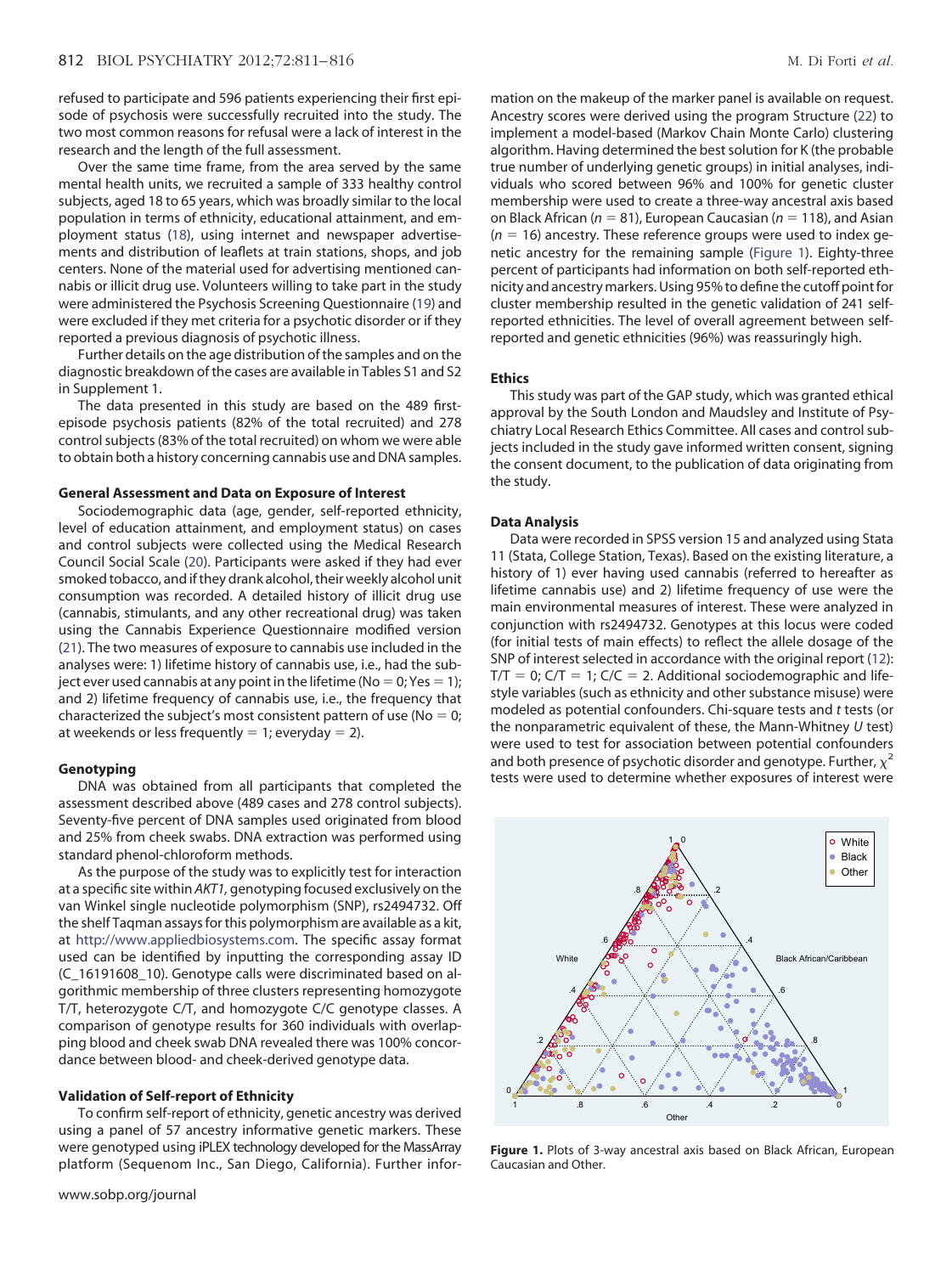associated with *AKT1* genotype in control subjects (a signature of gene  $\times$  environment correlation).

Finally, a logistic regression was used to test for association of candidate genotype and presence of a psychotic disorder after adjusting for various covariates (e.g., gender, ethnicity, and tobacco use), along with either history of lifetime cannabis use or lifetime frequency of use. Analyses were run separately for each exposure and then including an interaction term between the exposure and genotype. The interaction model used examined whether the relationship between *AKT1* rs2494732 genotype and presence of psychosis differed as a function of having a history of cannabis use and also explored the possibility of a relationship with frequency of use.

Odds ratios (OR) of psychosis among carriers of the *AKT1* rs2494732 C/T and C/C genotypes compared with the T/T genotype, among people with different exposures to cannabis, were calculated from the estimates provided by the model.

#### **Results**

The sample consisted of 489 first episode of psychosis cases (FEP) and 278 control subjects. First episode of psychosis cases were significantly younger (mean age 27.7 years; SD 8.4) than control subjects (mean age 30.2 years; SD 9.5;  $p < .001$ ) and, as expected, had a mean premorbid IQ of 6.1 points lower ( $p < .0001$ ). First episode of psychosis patients were also more likely to belong to the Black African/Caribbean group ( $p < .001$ ) than control subjects [\(Table 1\)](#page-2-0).

We obtained*AKT1* rs2494732 genotyping data on 485 of 489 FEP and on 276 of 278 control subjects, with an overall call rate of 99%. We found no significant difference in *AKT1* rs2494732 allelic distribution by gender ( $\chi^2 = 4.12$ ;  $p = .128$ ) or between FEP and control

<span id="page-2-0"></span>**Table 1.** Demographic Characteristics of First Episode Psychosis Patients and Control Subjects

|                                  | <b>FEP</b>             | Control<br>Subjects    |               |                      |
|----------------------------------|------------------------|------------------------|---------------|----------------------|
|                                  | $n = 489$<br>Mean (SD) | $n = 278$<br>Mean (SD) | $df^{a}$      | p Value <sup>b</sup> |
| Age $\epsilon$                   | 27.67 (8.4)            | 30.20 (9.5)            | $Z = 3.65^b$  | < .001               |
| Premorbid IO <sup>c</sup>        | 90.02 (10.1)<br>n(%)   | 98.60 (9.6)<br>n(%)    | 208           | < 0.001              |
| Gender                           |                        |                        |               |                      |
| Male                             | 322 (66.1)             | 165 (59.8)             |               |                      |
| Female                           | 165 (33.9)             | 111 (40.2)             | 1             | .080                 |
| No details                       | $\overline{2}$         | $\overline{2}$         |               |                      |
| Self-Reported<br>Ethnicity       |                        |                        |               |                      |
| <b>White Caucasian</b>           | 152 (32.3)             | 146 (54.7)             |               |                      |
| <b>Black Caribbean</b>           | 157 (33.3)             | 53 (19.9)              | 3             | < 0.01               |
| <b>Black African</b>             | 113 (24.0)             | 31 (11.2)              |               |                      |
| Asian/other                      | 49 (10.4)              | 39 (14.2)              |               |                      |
| No details                       | 18                     | 9                      |               |                      |
| AKT1 rs2494732<br><b>Allelic</b> |                        |                        |               |                      |
| Frequency                        |                        |                        |               |                      |
| T/T                              | 131 (27.0)             | 84 (30.4)              |               |                      |
| C/T                              | 238 (49.1)             | 133 (48.2)             | $\mathcal{P}$ | .535                 |
| C/C                              | 116 (23.9)             | 59 (21.4)              |               |                      |
| No details                       | 4                      | $\overline{2}$         |               |                      |

FEP, first episode psychosis patients.

*a* Degrees of freedom.

*b*<sub>p</sub> values from *t* tests (or Mann-Whitney *U* test) and  $\chi^2$  tests.<br>CMissing data: 170 control subjects and 380 cases have no pr

Missing data: 170 control subjects and 380 cases have no premorbid IQ information.

<span id="page-2-1"></span>**Table 2.** Patterns of Drug Use in First Episode Psychosis Patients and Control Subjects

|                           | $FEP = 489$ | Control<br>Subjects $= 278$ |    |                                     |
|---------------------------|-------------|-----------------------------|----|-------------------------------------|
|                           | n (%)       | $n (\%)$                    | df | $p$ Value <sup><math>a</math></sup> |
| <b>Ever Used Tobacco</b>  |             |                             |    |                                     |
| No                        | 125 (31.4)  | 127 (53.2)                  | 1  |                                     |
| Yes                       | 271 (68.6)  | 112 (46.8)                  |    | < 0.001                             |
| No details                | 93          | 39                          |    |                                     |
| <b>Ever Used Other</b>    |             |                             |    |                                     |
| <b>Stimulants</b>         |             |                             |    |                                     |
| No                        | 201 (66.6)  | 157 (72.6)                  | 1  |                                     |
| Yes                       | 102 (33.4)  | 60 (27.4)                   |    | .146                                |
| No details                | 186         | 61                          |    |                                     |
| <b>Ever Used Cannabis</b> |             |                             |    |                                     |
| <b>No</b>                 | 180 (39.3)  | 94 (37.1)                   | 1  |                                     |
| Yes                       | 275 (60.7)  | 160 (62.9)                  |    | .567                                |
| No details                | 34          | 24                          |    |                                     |
| Lifetime Frequency of     |             |                             |    |                                     |
| Cannabis Use              |             |                             |    |                                     |
| Among Users               |             |                             |    |                                     |
| At weekends or less       | 50 (26.1)   | 73 (60.5)                   | 1  |                                     |
| Everyday                  | 138 (73.9)  | 48 (39.5)                   |    | < 0.001                             |
| No details                | 90          | 39                          |    |                                     |

FEP, first episode psychosis patients.

 ${}^a$ *p* values from  $\chi^2$  tests.

subjects ( $\chi^2$  = 1.25; *p* = .535). In addition, we found no difference in the frequency of the *AKT1* rs2494732 polymorphism across ethnic groups ( $\chi^2$  = 3.01;  $p$  = .87). Genotypes at rs2494732 were in Hardy-Weinberg equilibrium within ethnically stratified control subjects  $(p = .639)$ .

#### **Drug Consumption**

More than two thirds (68.6%) of the FEP patients had a history of smoking tobacco compared with 46.8% of the control subjects  $(x^2 = 9.3; p < .001)$ . However, the two groups did not differ in the number of alcohol units consumed weekly ( $\chi^2$  = 6.4; *p* = .095), the prevalence of life time cannabis use ( $\chi^2 = .3; p = .567$ ), or on the use of stimulant drugs ( $\chi^2$  = 2.1; *p* = .146). The proportion of FEP (36.2%) who reported current cannabis use was slightly, but nonsignificantly, higher ( $\chi^2$  = 3.0;  $p$  = .085) than control subjects (27.1%). We measured the reliability of the self-reported data on current user status in a random sample of 56 cases, carrying out a urinary drug screening. Of the 56 cases tested, 34 had reported they were not current users; 32 of these (88%) had a negative urinary drug screening; only 2 tested positive and these were excluded from the analyses.

Among those who had a history of lifetime cannabis use, FEP were more likely than control subjects to be male ( $\chi^2 = 11.8$ ;  $p =$ .001), to be younger (mean age 26.9 years, SD 7.8 vs. mean age 29.7 years, SD 8.6;  $t = 3.1$ ;  $p < .001$ ), and to report daily use (73.9% vs. .<br>39.5%;  $\chi^2$ = 35.8; *p < .*001) [\(Table 2\)](#page-2-1).

### **Case-Control G E Analyses**

There was no evidence of a correlation between the *AKT1* rs2494732 genotype and lifetime cannabis use ( $\chi^2 = .7$ ,  $p = .692$ ) or lifetime frequency of use ( $\chi^2$  = 4.4; *p* = .352).

A multivariable logistic regression adjusting for gender, ethnicity, and tobacco use ( $n = 598$ ) showed a significant interaction between lifetime cannabis use and genotype (likelihood ratio test  $= 8.54$ ;  $p = .014$ ). This suggests that the effect of lifetime cannabis use on the likelihood of suffering from a psychotic disor-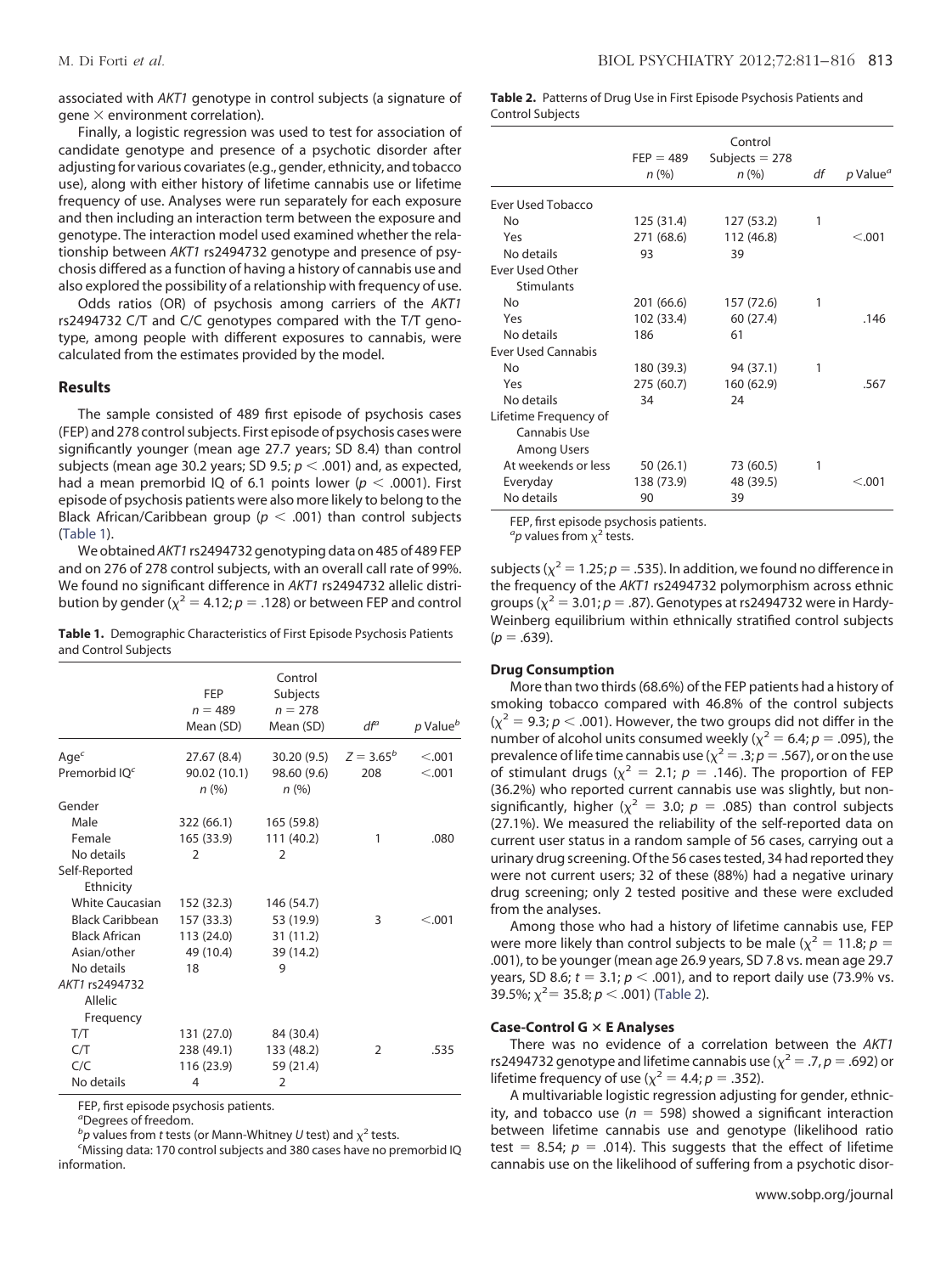

<span id="page-3-0"></span>**Figure 2.** Odds ratio (OR) of psychosis for subjects with *AKT1* rs 2494732 C/T or C/C genotype compared to T/T, according to their cannabis use.

der differed according to rs2494732 genotype. Among those who had never used cannabis, there was no significant change in risk associated with rs2494732 genotype. In contrast, among subjects having a lifetime history of cannabis use, carriers of the C/C genotype showed a greater than twofold increased odds of having psychotic disorder (OR  $=$  2.18; 95% confidence interval: 1.10, 4.31) when compared with T/T carriers [\(Figure 2;](#page-3-0) [Table 3\)](#page-3-1).

In a second logistic regression, which again controlled for the same covariates as above ( $n = 511$ ), we found the interaction between the *AKT1* rs2494732 genotype and lifetime frequency of cannabis use to be significant at greater than the 5% level (likelihood ratio test  $= 13.39; p = .010$ ). Among subjects who had never used cannabis, there was again no significant association between genotype and presence of a psychotic disorder. In contrast, among both occasional and daily cannabis users, the OR for C/C carriers indicated an increase in the probability of suffering a psychotic disorder in comparison with those with the T/T genotype, but only among daily cannabis users did the increased odds of psychosis shown by C/C carriers reach significance (OR  $=$  7.23; 95% confidence interval: 1.37, 38.12) [\(Figure 3;](#page-3-2) [Table 4\)](#page-4-0).

#### **Discussion**

Although only a minority of cannabis users ever develop a psychotic disorder, its widespread use means that it is important to establish why some individuals develop the illness. Our previous study showed that the risk of psychosis depends, in part, on how frequently people use cannabis [\(23\)](#page-5-17). Our present findings confirm the recent report of the role played by the variation at the rs2494732 locus of *AKT1* in influencing the risk of cannabis use in causing psychosis [\(12\)](#page-5-6). This opens up the possibility of identifying those who should avoid the use of cannabis.

<span id="page-3-1"></span>**Table 3.** Odds Ratio of Psychosis Among Cannabis Users with C/T or C/C Genotype Compared with T/T

| AKT1 rs249432 Genotype Variants | Adjusted OR" | 95% CI     | p Value |  |
|---------------------------------|--------------|------------|---------|--|
| T/T                             |              |            |         |  |
| C/T                             | 1.15         | .67, 1.96  | .616    |  |
| C/C                             | 2.18         | 1.10, 4.31 | .025    |  |

CI, confidence interval; OR, odds ratio.

*a* Adjusted for gender, ethnicity, and tobacco use.



<span id="page-3-2"></span>**Figure 3.**Odds ratio (OR) of psychosis for *AKT1* rs 2494732 C/T or C/C carriers compared to subjects with the T/T genotype depending on lifetime frequency of cannabis use.

The biology of cannabis-induced psychosis is only partly understood [\(24\)](#page-5-18). The active ingredient of cannabis, delta-9-TCH, is responsible for its psychotomimetic effects. Delta-9-tetrahydrocannabinol inhibits, via cannabinoid receptor type 1 activation, the release of glutamate onto gamma-aminobutyric acidergic neurons that project from the nucleus accumbens to the ventral tegmental area. These neurons normally exert an inhibitory effect on the firing of dopamine neurons that project back to the nucleus accumbens [\(25\)](#page-5-19). Thus, their inhibition causes increased dopamine release in the striatum, which is implicated in the pathogenesis of psychotic symptoms [\(26,27\)](#page-5-20).

It seems logical to attempt to explain differences in the individual response to the psychotogenic effects of cannabis in terms of individual genetic makeup, particularly the subset of genes involved in dopamine pathways. However, an early report that variation at the *COMT* gene might play a role remains controversial [\(4,28\)](#page-5-2).

Nevertheless, genes that regulate signaling pathways and impact on dopamine transmission may still be plausible candidates for such a G  $\times$  E interaction. For instance, the protein encoded by the gene *AKT1* is a serine/threonine kinase, whose main function is the phosphorylation and consequent inactivation of glycogen synthase kinase (GSK-3) [\(26\)](#page-5-20). *AKT1* and GSK-3 are known to be at the heart of a signal transduction framework, initiated by dopamine D2 signaling, which ultimately influences a wide range of cellular processes, including apoptosis, cell survival, and metabolism [\(29\)](#page-5-21). A recent neuroimaging study by Blasi *et al.* [\(30\)](#page-5-22) showed that *AKT1/ DRD2* polymorphisms are epistatically associated with attentional processing and response to olanzapine treatment in schizophrenia. These findings further support the role of the AKT1 pathway in regulating D2 receptor dependent dopamine signaling and its role in psychotic disorders.

Moreover, in vivo studies have reported that delta-9-THC can induce phosphorylation of *AKT1* with its activation in several brain areas, including the striatum [\(31\)](#page-5-23). As the activation of the *AKT1*/ GSK-3 cascade is known to impact on D2 receptor signaling [\(32,33\)](#page-5-24), it is plausible that delta-9-THC might increase liability to psychosis via this pathway. Our findings need to be considered in light of some potential limitations.

First, it is possible that our method of control subject recruitment could have biased our findings. However, there is no sugges-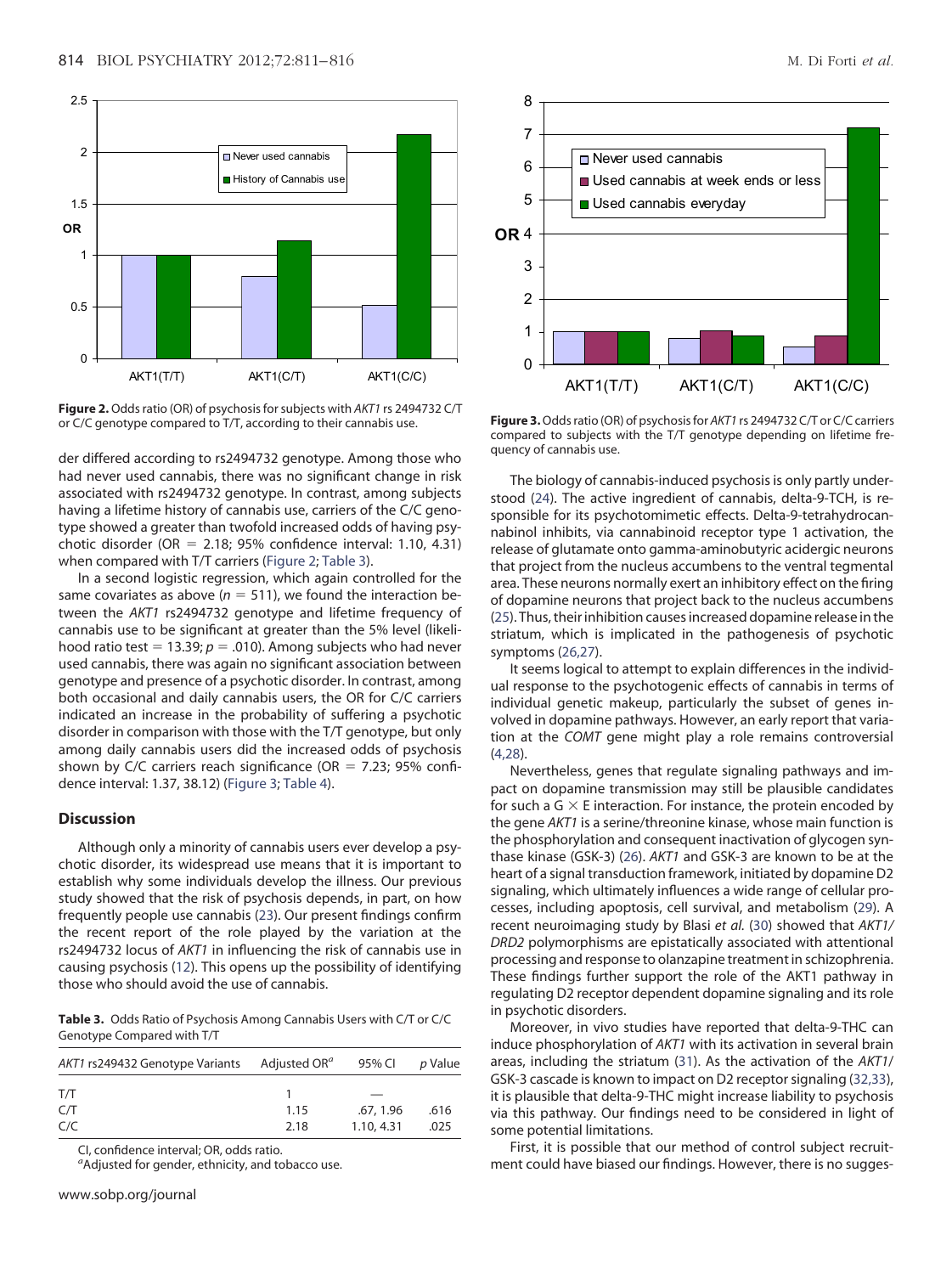| AKT1 rs249432<br>Genotype | Never Used               |          |         | Used Cannabis at Weekends or Less |           |         | Used Cannabis Every Day  |             |                |
|---------------------------|--------------------------|----------|---------|-----------------------------------|-----------|---------|--------------------------|-------------|----------------|
| Variants                  | Adjusted OR <sup>a</sup> | 95% CI   | p Value | Adjusted OR <sup>a</sup>          | 95% CI    | p Value | Adjusted OR <sup>a</sup> | 95% CI      | <i>p</i> Value |
| T/T                       |                          |          |         |                                   |           |         |                          |             |                |
| C/T                       | .80                      | .39.162  | .532    | .04                               | .41, 2.66 | .928    | .87                      | .36.2.12    | .766           |
| C/C                       | .53                      | .24.1.16 | .114    | .86                               | .26.2.80  | .803    | 7.23                     | 1.37, 38.12 | .020           |

<span id="page-4-0"></span>Table 4. Odds Ratio of Psychosis for C/T or C/C Carriers Compared with Subjects with the T/T Genotype Depending on Their Lifetime Frequency of Cannabis Use

CI, confidence interval; OR, odds ratio.

*a* Adjusted for gender, ethnicity, and tobacco use.

tion that we undersampled cannabis users. Indeed, the proportion of control subjects that had ever used cannabis (63%) was higher than the national average (47%) for similar age groups. This is probably a reflection of the higher prevalence of cannabis use in the local community compared with the United Kingdom as a whole [\(34\)](#page-5-25). Almost equal prevalence of exposure in both cases and control subjects increases the power of G  $\times$  E analyses. It is possible that our control subject recruitment strategy biased our sample toward one of mild cannabis users. Our advertising strategy included internet and local newspapers ads, as well as distribution of leaflets at local shops, job centers, and community centers. There is no evidence that such methods of advertising are more likely to bias toward better functioning and socially adjusted subjects; indeed, the opposite might happen. Therefore, it seems unlikely that the difference in frequency of cannabis use by cases and control subjects is driven by a recruitment bias.

Second, our sample is multiethnic. This could be limiting, given that HapMap reports the following differences in allele frequency between populations: Black African: .42, White Caucasian: .46, Asian (Chinese and Japanese): .62 [\(35\)](#page-5-26). To account for the possibility of population stratification, we controlled for the potential confounding effect of ethnicity. However (as already reported), we could find no actual difference between the frequency of rs2494732 alleles across the main (black and white caucasian) ethnic groups (in cases and control subjects) [\(Table 5](#page-4-1)**)**. This is consistent with HapMap data and the marginal difference between the minor allele frequency estimates themselves in African and Caucasian populations (.42 vs. .46), compared with Chinese and Japanese. Our sample comprised just three cases and two control subjects of Chinese and Japanese origin. Thus, latent differences in allele frequency at rs2494732 were very unlikely to have biased the outcome of the study.

Another possible limitation is the lack of evidence that variation at the locus of our *AKT1* SNP of interest (rs2494732) affects the signaling pathway. There are no available data describing if and how changes in the *AKT1* genotype for rs2494732 impact on the protein function. Nevertheless, HapMap 3 preliminary data report [\(36\)](#page-5-27) that rs2494732 is 702 base pairs apart from rs1130233, a SNP that has been shown to affect AKT gene messenger RNA expression [\(37\)](#page-5-28). The  $R^2$  (a measure of correlation) between these two SNPs (rs2494732 and rs1130233) is .95, which genetically speaking is very high and suggestive of linkage dysequilibrium. This might explain why the studies that have tested for an *AKT1*-cannabis interaction on either a psychosis outcome [\(12,14\)](#page-5-6) or altered cognitive performance [\(13\)](#page-5-7) have converged in the same direction whether selecting rs2494732 or rs1130233 as the genetic variant of interest.

Finally, we relied on self-report concerning cannabis use. We did, however, check the urine of a subsample and found concordance of the two methods in a very high proportion of cases. Furthermore, any inaccuracy would have diminished our likelihood of finding an interaction effect.

The main strength of our study is its design. A case-control strategy is the gold standard design to test G  $\times$  E interaction hypotheses [\(38\)](#page-5-29). In addition, in keeping with good methodological practice for a G  $\times$  E replication study [\(39\)](#page-5-30), we genotyped only the candidate genetic variant and selected the environmental exposure according to the priori hypothesis suggested by the original report [\(12\)](#page-5-6) we set to replicate; thus, we avoided multiple testing.

Our study sample size had 70% power to detect, at a 5% significance level, the twofold increased likelihood of psychotic disorder in *AKT1* rs2494732 C/C carriers with history of cannabis use compared with T/T carriers. Importantly, it had over 80% power to detect the sevenfold increase in OR we report in *AKT1* rs2494732 C/C carriers who used cannabis daily compared with the T/T ones. In the original report, van Winkel *et al.* [\(12\)](#page-5-6) also noted a significant interaction between frequency of use, as a measure of exposure to cannabis, and *AKT1* rs2494732, which further indicates that our results are a true replication.

In conclusion, our findings confirm the moderating role of the *AKT1* rs2494732 C/C genotype on the effect of cannabis use in increasing the risk of a psychotic disorder.

Nevertheless, genome-wide association studies have shown that the term polygenic can refer to hundreds or thousands of common variants [\(40\)](#page-5-31). Therefore, it is likely that *AKT1* rs2494732 contributes to susceptibility to the psychotogenic effect of cannabis together with other genetic variants. Indeed, a recent report shows that five of the novel schizophrenia loci identified by the Schizophrenia Psychiatric Genome-Wide Association Study Consortium impact on the AKT pathway and concludes that these

<span id="page-4-1"></span>**Table 5.** This Shows No Significant Difference in the *AKT1* rs2494732 Allelic Distributions by Ethnicity in Control Group

| Ethnicity              | AKT1 rs2494732 Genotype Frequency in Control<br>Subjects ( $n = 265$ ) (%) |         |         | Allelic Frequency | Hardy-Weinberg |                                     |
|------------------------|----------------------------------------------------------------------------|---------|---------|-------------------|----------------|-------------------------------------|
|                        | T/T                                                                        | C/T     | C/C     |                   |                | $p$ Value <sup><math>a</math></sup> |
| <b>White Caucasian</b> | 49 (34)                                                                    | 71 (49) | 25(17)  | 169 (.58)         | 121 (.42)      | Nonsignificant                      |
| <b>Black Caribbean</b> | 14 (26)                                                                    | 27(51)  | 12 (23) | 55 (.52)          | 51 (.48)       | Nonsignificant: .08                 |
| <b>Black African</b>   | 4(13)                                                                      | 18(60)  | 8(27)   | 26(.43)           | 34 (.57)       | Nonsignificant                      |
| Asian/Others           | 15 (40)                                                                    | 11(30)  | 11 (30) | 41 (.55)          | 33 (.45)       | Nonsignificant                      |

 ${}^a p$  values from  $\chi^2$  test.